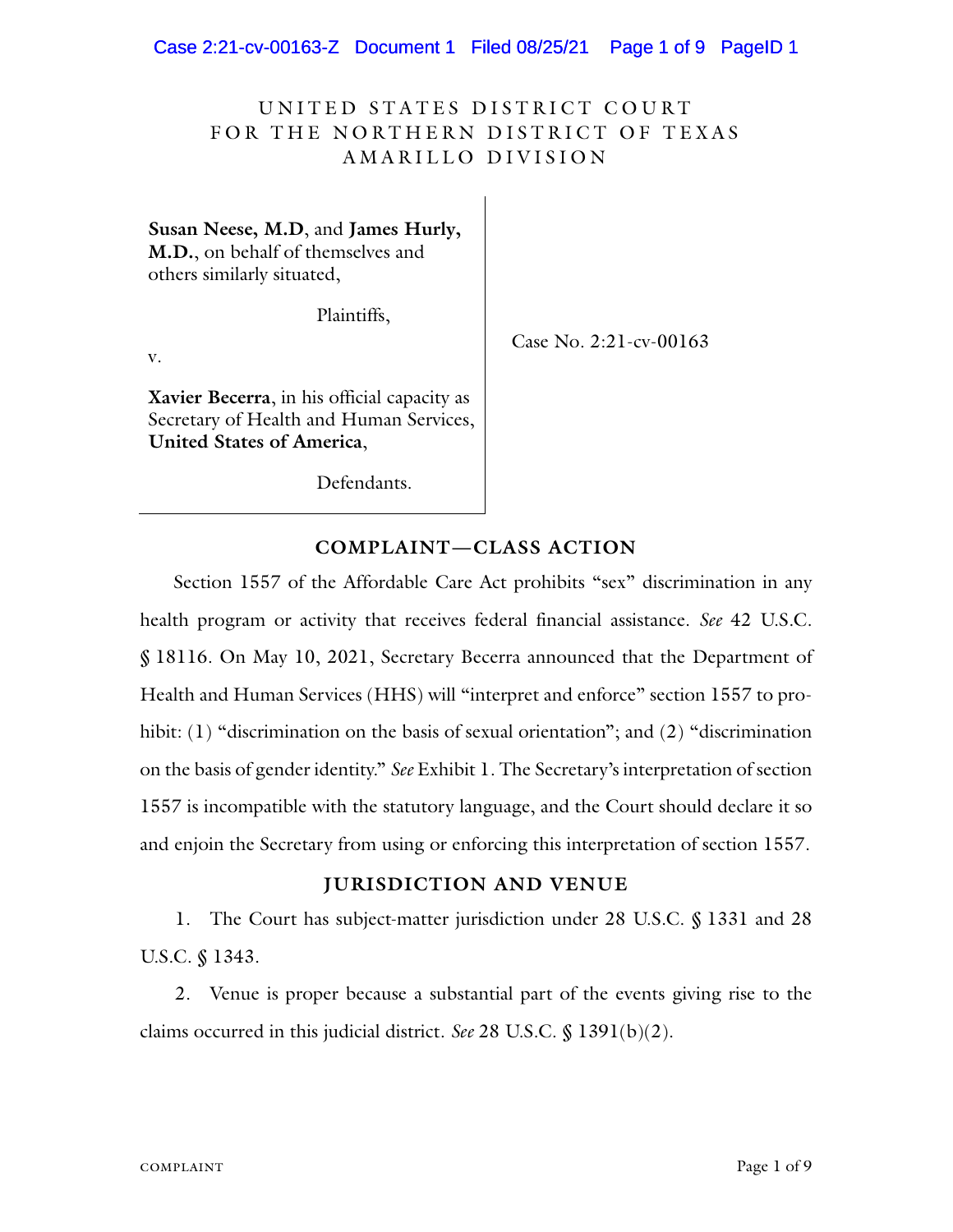### **PARTIES**

3. Plaintiff Susan Neese, M.D., is a citizen of Texas who resides in Potter County.

4. Plaintiff James Hurly, M.D., is a citizen of Texas who resides in Potter County.

5. Defendant Xavier Becerra is the U.S. Secretary of Health and Human Services. He may be served at his office at 200 Independence Avenue SW, Washington, D.C. 20201. Secretary Azar is sued in his official capacity.

6. Defendant United States of America is the federal government of the United States of America.

#### **STATEMENT OF FACTS**

7. Section 1557 of the Affordable Care Act provides:

[A]n individual shall not, on the ground prohibited under title VI of the Civil Rights Act of 1964 (42 U.S.C. 2000d et seq.), title IX of the Education Amendments of 1972 (20 U.S.C. 1681 et seq.), the Age Discrimination Act of 1975 (42 U.S.C. 6101 et seq.), or section 794 of title 29, be excluded from participation in, be denied the benefits of, or be subjected to discrimination under, any health program or activity, any part of which is receiving Federal financial assistance, including credits, subsidies, or contracts of insurance, or under any program or activity that is administered by an Executive Agency or any entity established under this title (or amendments).

42 U.S.C. § 18116(a).

8. None of the anti-discrimination statutes mentioned in section 1557 prohibit discrimination on account of "sexual orientation" or "gender identity."

9. In *Bostock v. Clayton County*, 140 S. Ct. 1731 (2020), the Supreme Court held that Title VII's prohibition on "sex" discrimination prohibits employers from firing or refusing to hire individuals "for being homosexual or transgender."

10. *Bostock* explained that an employer who fires an employee for conduct or personal attributes that it would tolerate in a person of the opposite biological sex has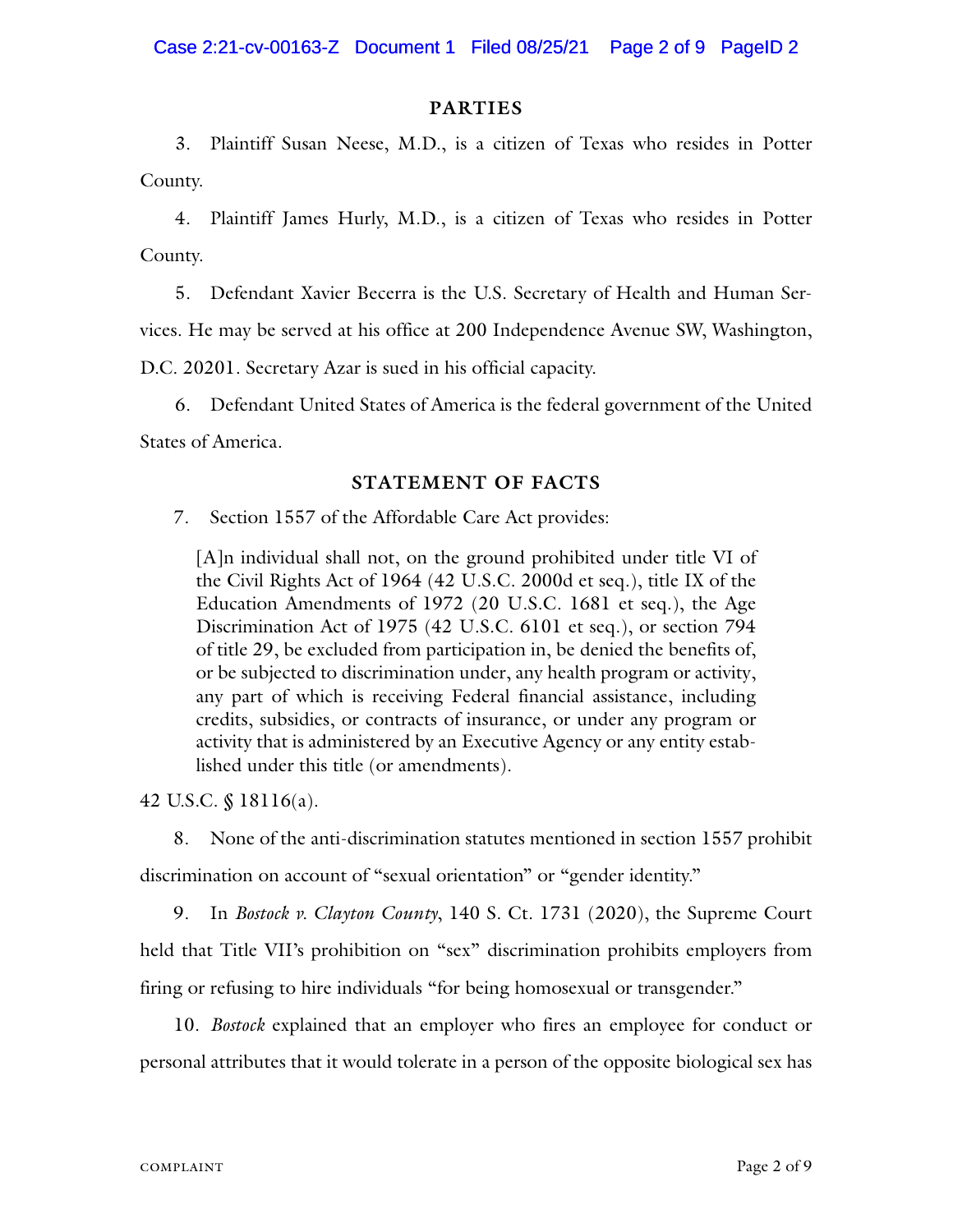made the employee's sex the "but-for cause" of his discharge, and that (in the Court's view) automatically violates the statutory command of Title VII. The Court explained:

If the employer fires the male employee for no reason other than the fact he is attracted to men, the employer discriminates against him for traits or actions it tolerates in his female colleague. Put differently, the employer intentionally singles out an employee to fire based in part on the employee's sex, and the affected employee's sex is a but-for cause of his discharge. Or take an employer who fires a transgender person who was identified as a male at birth but who now identifies as a female. If the employer retains an otherwise identical employee who was identified as female at birth, the employer intentionally penalizes a person identified as male at birth for traits or actions that it tolerates in an employee identified as female at birth. Again, the individual employee's sex plays an unmistakable and impermissible role in the discharge decision.

*Bostock*, 140 S. Ct. at 1741–42.

11. *Bostock* also makes clear that an employer does *not* violate Title VII if it fires an employee for conduct or personal attributes that it would not tolerate in an employee of the opposite biological sex:

Take an employer who fires a female employee for tardiness or incompetence or simply supporting the wrong sports team. Assuming the employer would not have tolerated the same trait in a man, Title VII stands silent.

*Bostock*, 140 S. Ct. at 1742.

12. *Bostock* does not prohibit employers from discriminating on account of sexual orientation or gender identity, so long as they do not engage in "sex" discrimination when doing so.

13. For example, *Bostock*'s interpretation of Title VII does not prohibit discrimination against bisexual employees or job applicants, so long as the employer regards bisexual behavior or orientation as equally unacceptable in a man or a woman. *See, e.g.*, *Bostock v. Clayton County*, 140 S. Ct. 1731, 1742 (2020) ("Take an employer who fires a female employee for tardiness or incompetence or simply supporting the wrong sports team. Assuming the employer would not have tolerated the same trait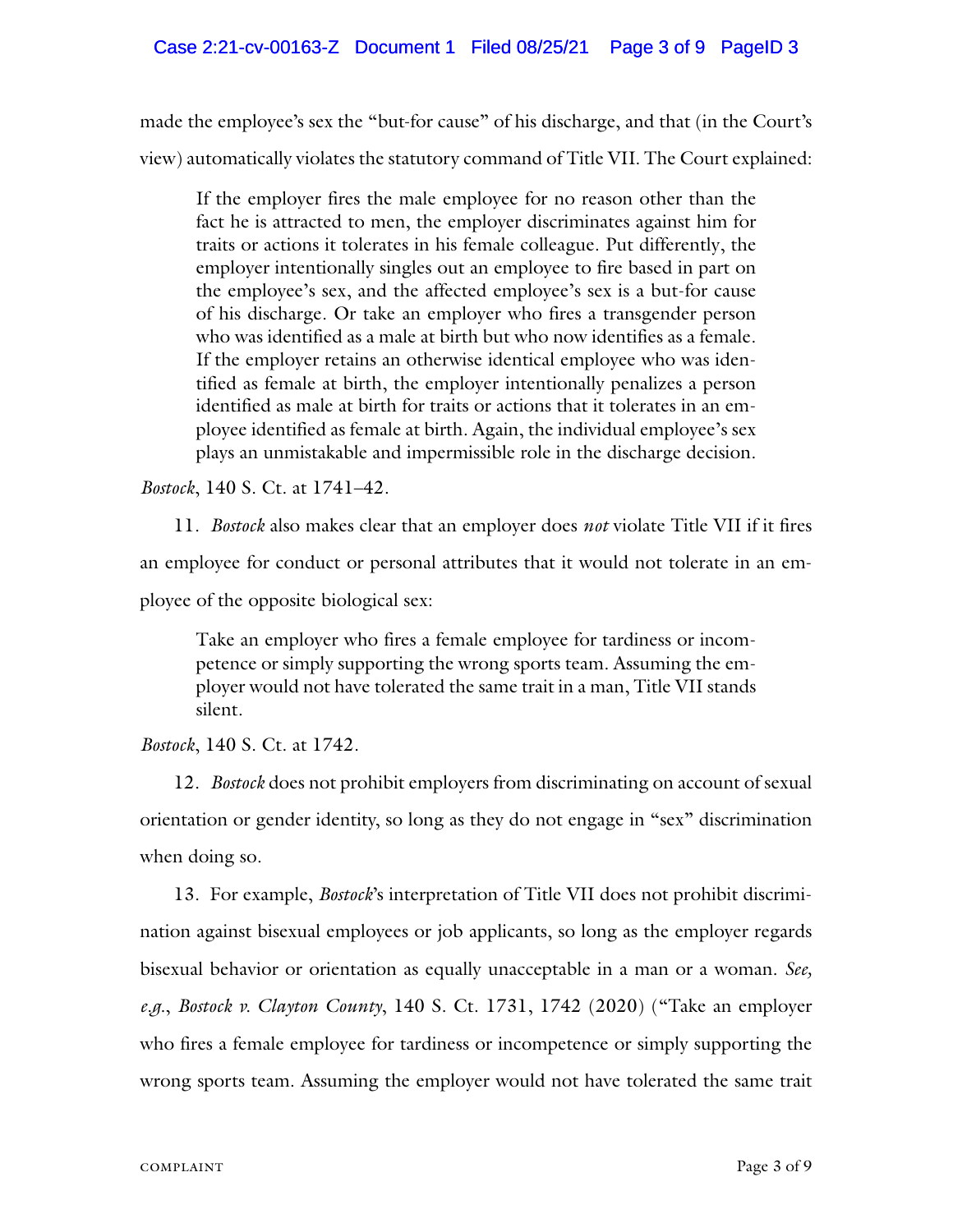#### Case 2:21-cv-00163-Z Document 1 Filed 08/25/21 Page 4 of 9 PageID 4

in a man, Title VII stands silent."); *see also id.* at 1740 ("[F]iring [a] person for actions or attributes it would tolerate in an individual of another sex . . . discriminates against that person in violation of Title VII."). Discrimination against a bisexual employee or job applicant is certainly discrimination on account of "sexual orientation," but it is not discrimination on account of "sex."

14. *Bostock* also allows employers to discriminate against homosexual or transgender employees or job applicants, so long as they do so according to rules that apply equally to both sexes and would lead to the same result if the employee's biological different were different. An employer, for example, may decide that he will not employ any person, male or female, who takes testosterone supplements—regardless of whether those supplements are being taken by a biological woman who wants to appear as a man, or by a biological man who wants bigger muscles. Or he may decide that he will not employ any person, male or female, who has undergone surgery to modify their genitals. Policies of that sort obviously discriminate against transgender individuals, but they do not constitute "sex" discrimination as defined in *Bostock* because the rules apply equally to both biological sexes. *See Bostock v. Clayton County*, 140 S. Ct. 1731, 1746–47 (2020) ("We agree that homosexuality and transgender status are distinct concepts from sex.").

15. Secretary Becerra's edict of May 10, 2021, wrongly equates discrimination on account of sexual orientation and gender identify with "sex" discrimination. Yet there are many ways in which health-care providers can deny or withhold controversial treatments demanded by homosexual, bisexual, or transgender patients without engaging in "sex" discrimination as defined in *Bostock*.

16. Consider a health-care provider who refuses to prescribe testosterone hormone to a biological woman who wishes to appear as a man. If that provider would have equally refused to prescribe those hormones to a biological man, then there is no "sex" discrimination under *Bostock.*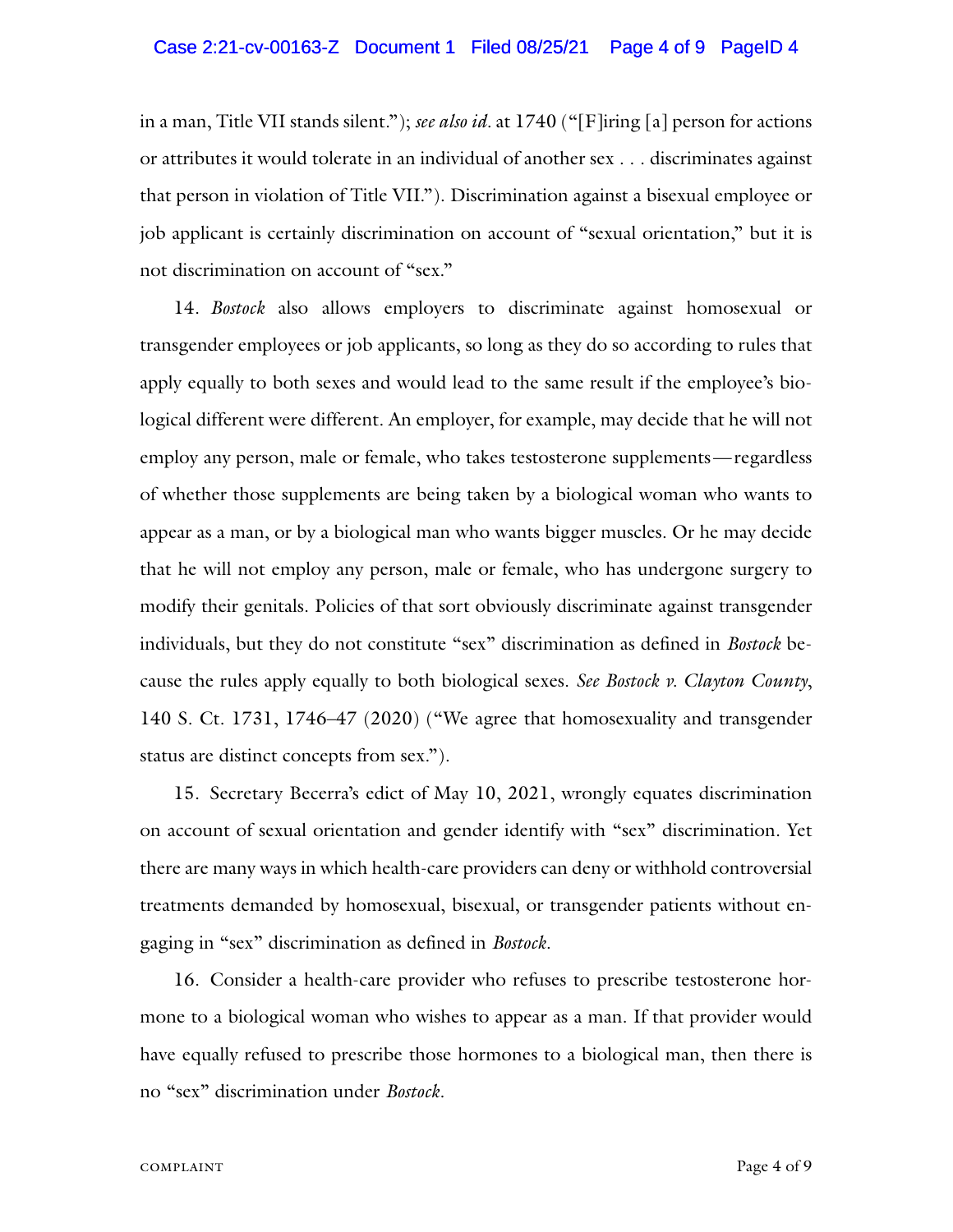#### Case 2:21-cv-00163-Z Document 1 Filed 08/25/21 Page 5 of 9 PageID 5

17. Or consider a health-care provider who refuses to refer a biological man for a sex-change operation that would remove his penis and testicles. As long as that provider would have equally refused to refer a biological female for that identical operation, then there is no "sex" discrimination under *Bostock*.

18. Or consider a health-care provider who refuses to prescribe Truvada or PrEP drugs to homosexual men because he does not wish to facilitate homosexual sodomy, which he regards as immoral or contrary to his religious beliefs. So long as that provider would likewise refuse to prescribe Truvada or PrEP drugs to female patients, then he has not engaged in "sex" discrimination of any sort.

19. Yet the Becerra edict would consider this a violation of section 1557, because it falsely states that *Bostock* prohibits all forms of discrimination on the basis of "sexual orientation" or "gender identity." *See* Exhibit 1 at 2 ("The *Bostock* majority concluded that the plain meaning of "because of sex" in Title VII necessarily included discrimination because of sexual orientation and gender identity."). *Bostock* held nothing of the sort. It remains perfectly legal after *Bostock* to "discriminate" against homosexual or transgender individuals, so long as one does not engage in "sex" discrimination when doing  $so$ —*i.e.*, so long as one does not treat a biological man differently from how he would treat an identically situated biological woman.

### **FACTS RELATED TO STANDING**

20. Plaintiff Susan Neese, M.D., is an internal medicine specialist in Amarillo, Texas. She is affiliated with Baptist Saint Anthony's Hospital, which receives federal money and is subject to section 1557.

21. Dr. Neese's views on transgenderism are nuanced. She has treated patients suffering from gender dysphoria in the past and has on occasion prescribed hormone therapy for them. But she does not believe that hormone therapy or sex-change op-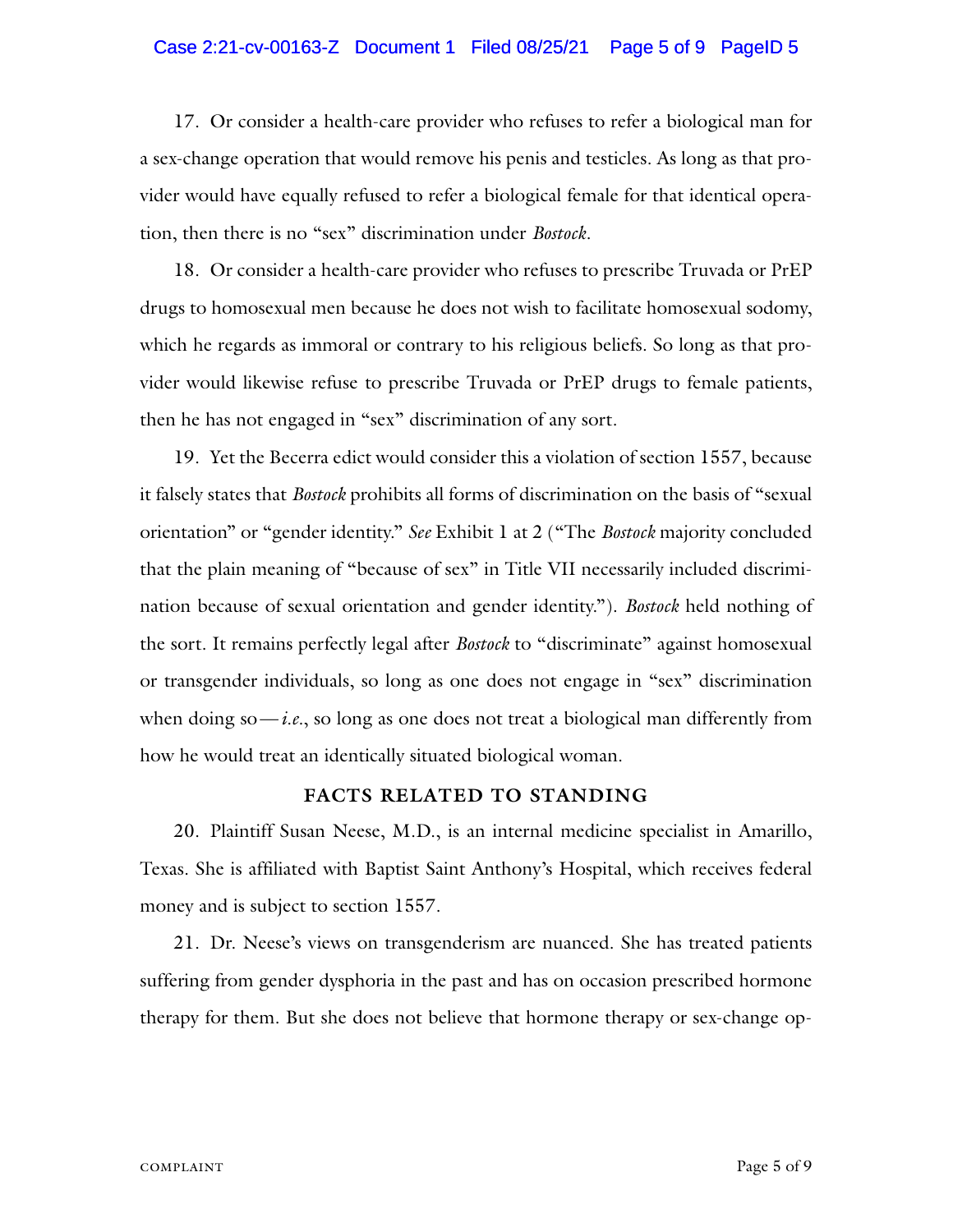#### Case 2:21-cv-00163-Z Document 1 Filed 08/25/21 Page 6 of 9 PageID 6

erations are medically appropriate for everyone who asks for them, even if those individuals are suffering from gender dysphoria, and she will on occasion decline to prescribe hormone therapy or provide referrals for sex-change operations, consistent with her Hippocratic Oath to do no harm.

22. Secretary Becerra's interpretation of section 1557 interferes with Dr. Neese's ability to conduct her medical practice, thereby inflicting injury in fact. This injury is traceable to Secretary Becerra, and it will be redressed by the declaratory and injunctive relief sought in this lawsuit.

23. Plaintiff James Hurly, M.D., is a board-certified pathologist in Amarillo, Texas. He is employed by the Amarillo Pathology Group, which receives federal money and is subject to section 1557.

24. Dr. Hurly's views on transgenderism are nuanced. Although he recognizes that some biological men may identify as women (and vice versa), he has encountered situations in his medical practice when he must insist that a patient acknowledge his biological sex rather than the gender identity that he asserts. For example, Dr. Hurly once diagnosed a biological male patient with prostate cancer, but the patient refused to accept Dr. Hurly's diagnosis because he identified as a woman and insisted that he could not have a prostate. Dr. Hurly had to firmly explain to this patient that he was indeed a biological man with a prostate, and that he needed to seek urgent medical treatment for his prostate cancer.

25. Secretary Becerra's interpretation of section 1557 interferes with Dr. Hurly's ability to conduct his medical practice, thereby inflicting injury in fact. This injury is traceable to Secretary Becerra, and it will be redressed by the declaratory and injunctive relief sought in this lawsuit.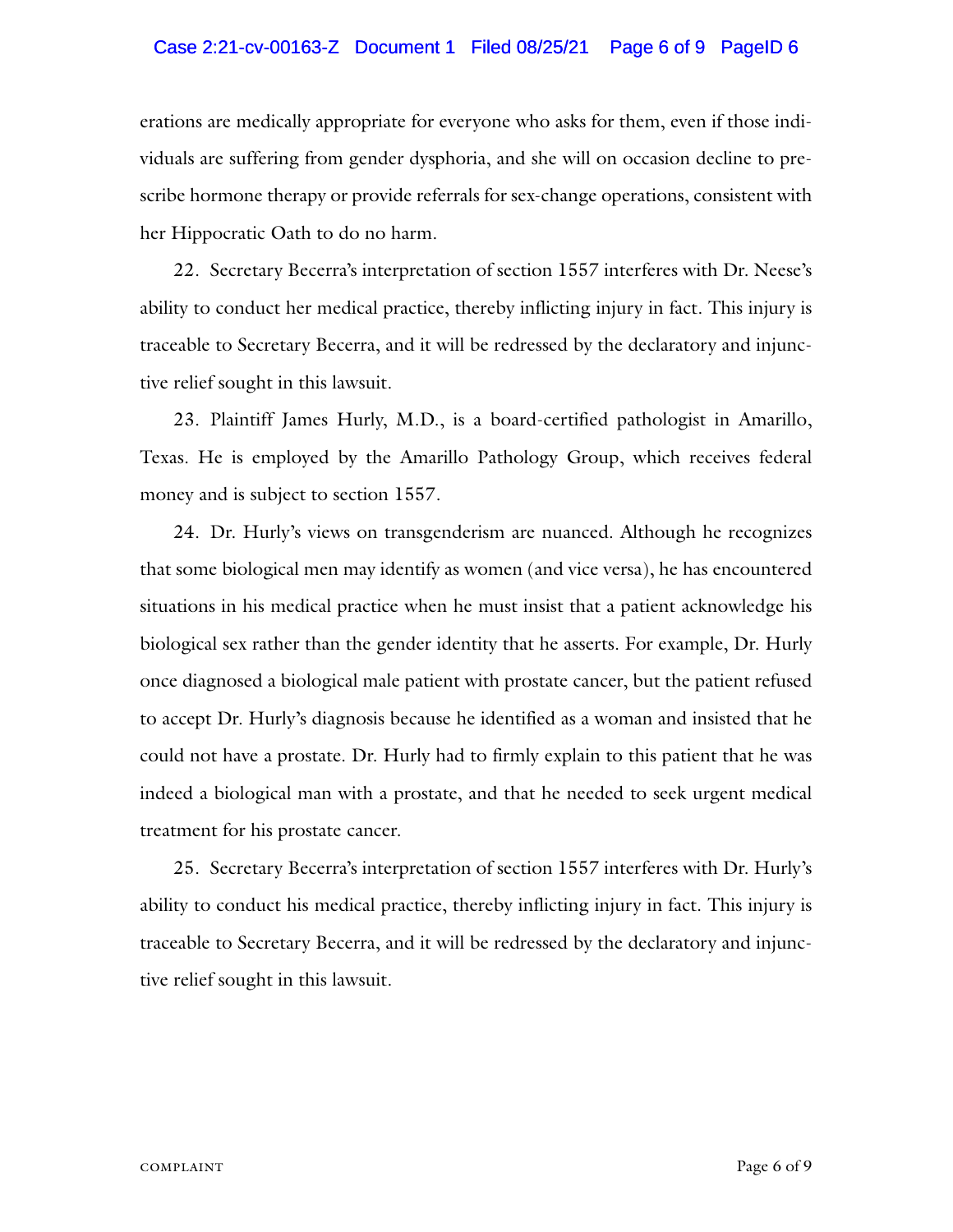#### **CLASS-ACTION ALLEGATIONS**

26. The plaintiffs bring this class action under Rule  $23(b)(2)$  of the federal rules of civil procedure.

27. Dr. Neese and Dr. Hurly seek to represent a class of all health-care providers subject to section 1557 of the Affordable Care Act.

28. The number of members in the class makes joinder of the individual class members impractical.

29. There are questions of law common to the class, including whether Secretary Becerra's Notification of Interpretation and Enforcement of May 10, 2021, correctly interprets section 1557 and *Bostock*.

30. Dr. Neese and Dr. Hurly's claims are typical of other members of the class, as each of them wishes to preserve the autonomy of their medical practice.

31. Dr. Neese and Dr. Hurly adequately represent the interests of the class, and they have no interests antagonistic to either of the classes.

32. A class action is appropriate under Rule  $23(b)(2)$  because the defendants are acting on grounds that apply generally to the class, so that final injunctive relief or corresponding declaratory relief is appropriate respecting the class as a whole.

## **Claim 1: Administrative Procedure Act**

33. Secretary Becerra's Notification of Interpretation and Enforcement of May 10, 2021, is "not in accordance with law" under section  $706(2)(A)$  of the APA, because it wrongly equates discrimination on account of sexual orientation and gender identity with "sex" discrimination.

34. The Court should "hold unlawful and set aside" the Notification of Interpretation and Enforcement of May 10, 2021, and it should enjoin the Secretary from enforcing its interpretation of section 1557.

35. The plaintiffs bring this claim under sections 702, 704, and 706 of the APA. *See* 5 U.S.C. §§ 702, 704, 706.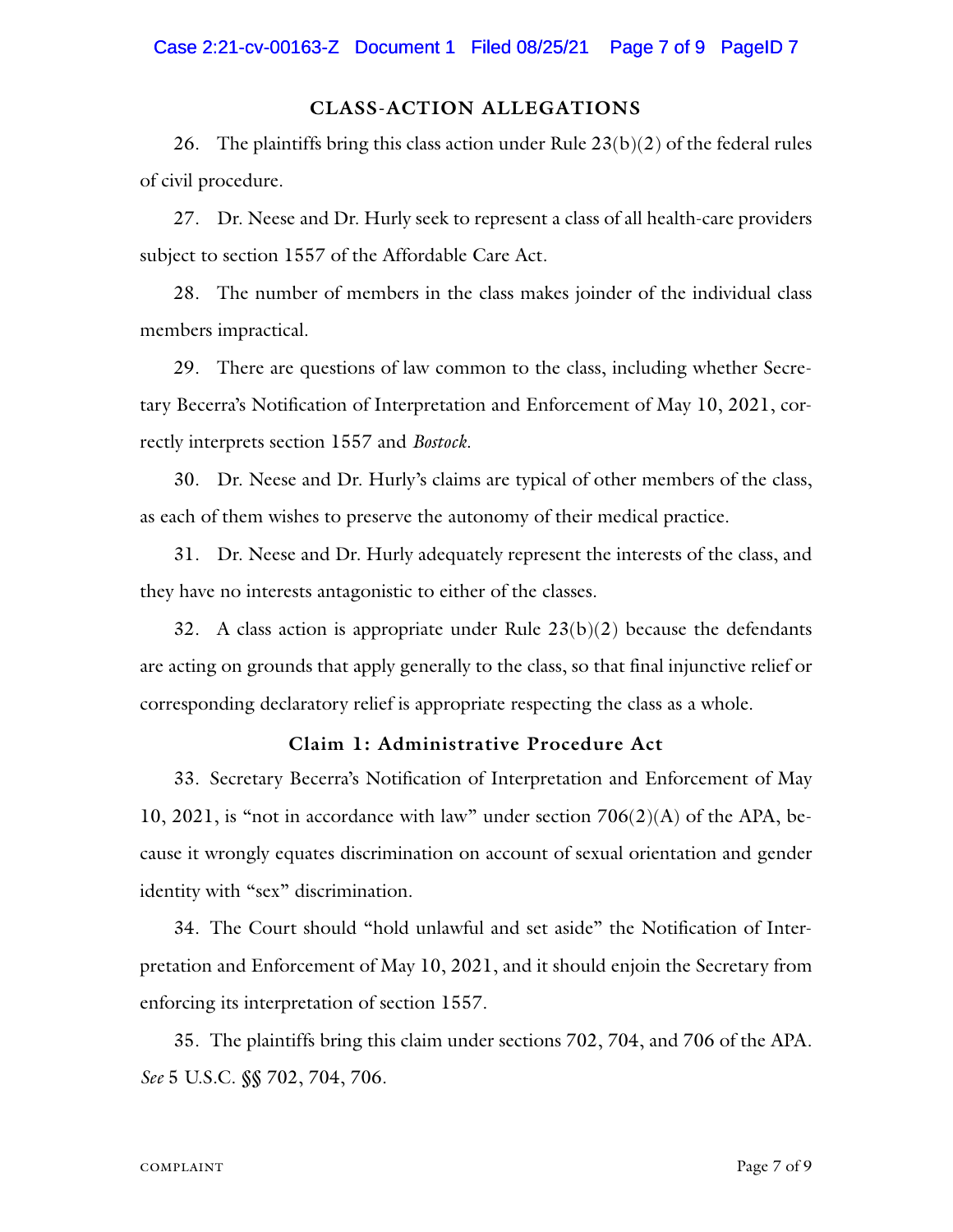### **Claim 2: Declaratory Judgment Act**

36. Section 1557 and *Bostock* do not prohibit discrimination on account of sexual orientation and gender identity. They prohibit only discrimination on account of "sex," and they allow health-care providers to take discriminatory actions with respect to homosexual, bisexual, or transgender patients as long as they would have acted in the same manner had the patient had been a member of the opposite biological sex.

37. The Court should therefore declare that section 1557 does not prohibit discrimination on account of sexual orientation and gender identity, as Secretary Becerra claims, but that it prohibits only "sex" discrimination, which means that provider would have acted differently toward an identically situated member of the opposite biological sex.

38. The plaintiffs bring this claim under 28 U.S.C. § 2201.

### **DEMAND FOR RELIEF**

- 39. The plaintiffs respectfully request that the court:
	- a. certify the class described in paragraph 27;
	- b. hold unlawful and set aside Secretary Becerra's Notification of Interpretation and Enforcement of May 10, 2021;
	- c. enjoin Secretary Becerra form using or enforcing the interpretation of section 1557 that appears in the Notification of Interpretation and Enforcement of May 10, 2021;
	- d. award the declaratory relief described in paragraph 37;
	- e. award costs and attorneys' fees;
	- f. award all other relief that the Court deems just, proper, or equitable.